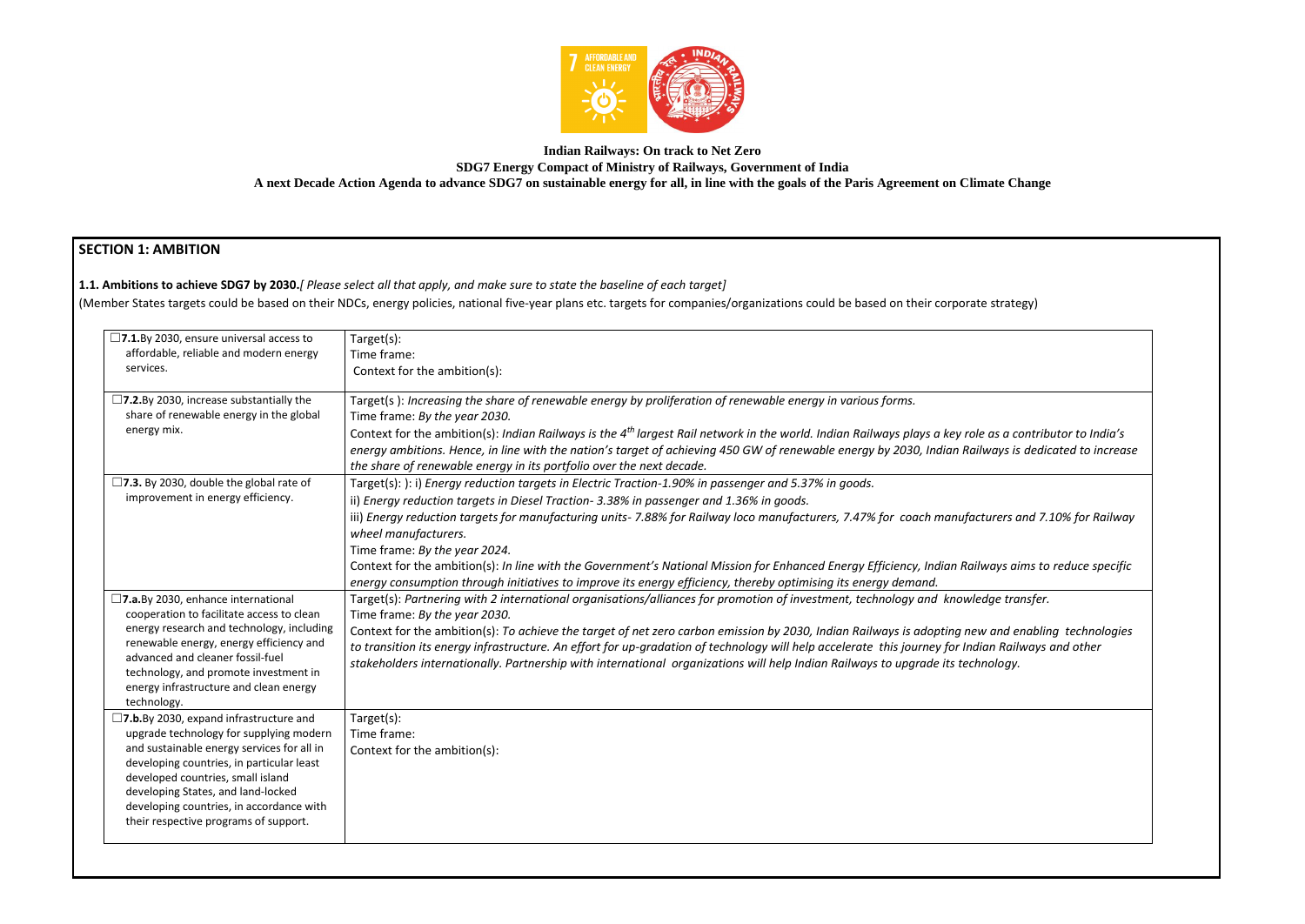### **1.2. Other ambitions in support of SDG7 by 2030 and net-zero emissions by 2050.** *[Please describe below e.g., coal phase out or reforming fossil fuel subsidies etc.]*

Target(s): *Achieve net zero carbon emission* 

Time frame: *By the year 2030.* 

Context for the ambition(s): *In order to contribute towards India's Renewable Energy (RE) and Intended Nationally determined Contributions (INDC) commitments, Indian Railways targets to become a net-zero carbon emitter by 2030, taking India a step closer to decarbonisation. A combination of increased deployment of renewable energy to green its supply and energy efficiency initiatives to optimise its energy demand will help Indian Railways achieve this goal.*

| Description of action (1.1: 7.2: Renewable energy capacity in energy mix)                                                                                                                                                | Start date 2021 and end date 2030. |
|--------------------------------------------------------------------------------------------------------------------------------------------------------------------------------------------------------------------------|------------------------------------|
| • Utilise Railways' vacant land parcels to set up ground-mounted solar plants or procure RE through Open access for meeting traction power                                                                               |                                    |
| requirement.                                                                                                                                                                                                             |                                    |
| • Install solar panels on rooftops of various Railway stations and service buildings for meeting non-traction power requirements                                                                                         |                                    |
| • Deploy storage technologies to fully integrate RE into Railways' energy mix by managing its intermittency •Undertake RE proliferation across states in the<br>country to meet the renewable purchase obligation (RPO). |                                    |
| Description of action (1.1: 7.3: Energy efficiency)                                                                                                                                                                      | Start date 2021and end date 2024   |
| Indian Railways has undertaken several initiatives in the area of energy efficiency for optimising the energy demand:                                                                                                    |                                    |
| • Traction network,                                                                                                                                                                                                      |                                    |
| i) Indian Railways will adopt energy efficient rakes.                                                                                                                                                                    |                                    |
| ii) Provision of Capacitor banks.                                                                                                                                                                                        |                                    |
| iii) Creation of smart rail energy grids.                                                                                                                                                                                |                                    |
| iv) Replacement of short duration train with EMU/MEMU/ DEMU.                                                                                                                                                             |                                    |
| v) Track electrification.                                                                                                                                                                                                |                                    |
| vi) End-on-Generation to Head-on-Generation.                                                                                                                                                                             |                                    |
| vii) Replacement of Diesel locomotives with 3-phase locomotives having regenerative braking features.                                                                                                                    |                                    |
| • Non-traction network                                                                                                                                                                                                   |                                    |
| i) Indian Railways has already replaced all lights with LED lights.                                                                                                                                                      |                                    |
| ii) Use of all higher star rated appliances.                                                                                                                                                                             |                                    |
| iii) Deployment of occupancy sensors                                                                                                                                                                                     |                                    |
| iv) Adoption of Green Building Design & Green Railway Stations Rating system                                                                                                                                             |                                    |
| v) Use of variable-voltage/variable-frequency for Lifts/Elevators.                                                                                                                                                       |                                    |
| Description of action (1.1: 7.a: International cooperation)<br>• Partnering with international organizations for technology and knowledge transfer-Technical Assistance would be sought.                                 | Start date 2021 and end date 2030. |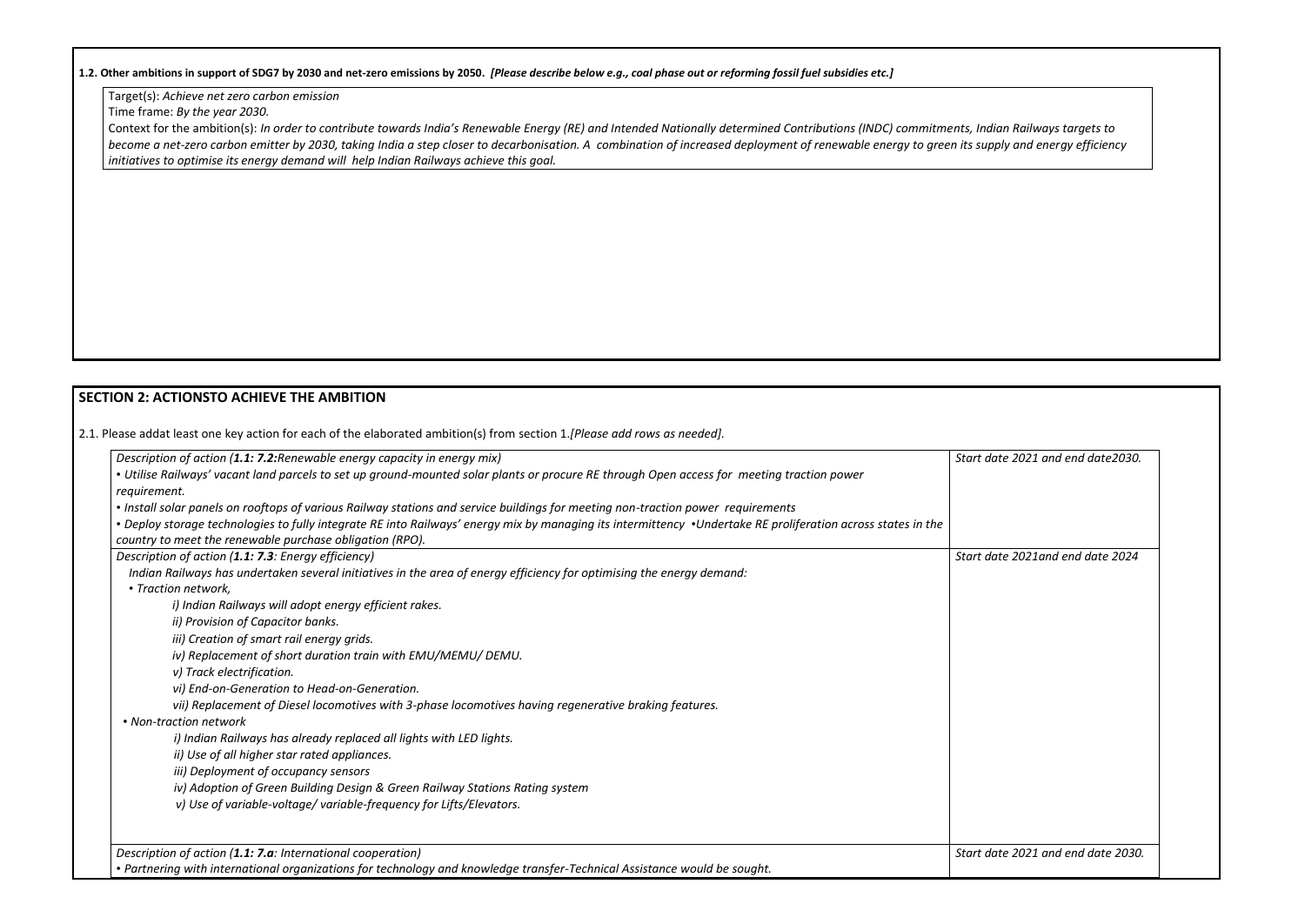| Description of action (1.2: Achieve net zero carbon emissions)                               | Start c |
|----------------------------------------------------------------------------------------------|---------|
| • Procure diverse RE mix for its traction and non-traction network                           |         |
| • Undertake initiatives in the area of energy efficiency for optimising energy demand.       |         |
| • 100 % Railway electrification by replacing diesel with electricity.                        |         |
| • Use of 5% blending of bio-fuels in traction diesel fuel to reduce emissions due to diesel. |         |
| • Higher tree plantation to increase carbon sink.                                            |         |

| Start date2021 and end date2030 |  |  |
|---------------------------------|--|--|
|                                 |  |  |
|                                 |  |  |
|                                 |  |  |
|                                 |  |  |
|                                 |  |  |
|                                 |  |  |
|                                 |  |  |
|                                 |  |  |
|                                 |  |  |
|                                 |  |  |
|                                 |  |  |
|                                 |  |  |
|                                 |  |  |
|                                 |  |  |
|                                 |  |  |
|                                 |  |  |
|                                 |  |  |
|                                 |  |  |
|                                 |  |  |
|                                 |  |  |
|                                 |  |  |
|                                 |  |  |
|                                 |  |  |
|                                 |  |  |
|                                 |  |  |
|                                 |  |  |
|                                 |  |  |
|                                 |  |  |
|                                 |  |  |
|                                 |  |  |
|                                 |  |  |
|                                 |  |  |
|                                 |  |  |
|                                 |  |  |
|                                 |  |  |
|                                 |  |  |
|                                 |  |  |
|                                 |  |  |
|                                 |  |  |
|                                 |  |  |
|                                 |  |  |
|                                 |  |  |
|                                 |  |  |
|                                 |  |  |
|                                 |  |  |
|                                 |  |  |
|                                 |  |  |

# **SECTION 3: OUTCOMES**

3.1*.* Please add at least one measurable and time-based outcome for **each** of the actions from section 2. *[Please add rows as needed].*

| 1.1: 7.2: Renewable in energy mix:                                                                                                      |  |
|-----------------------------------------------------------------------------------------------------------------------------------------|--|
| - Adoption of new technology such as battery storage. - Pilot Project on Solar based Battery storage systems has been Initiated. Likely |  |
| to be completed by 2023-24                                                                                                              |  |
| - Open access for electricity procurement in remaining States.-                                                                         |  |
| 1.1: 7.3: Energy efficiency:                                                                                                            |  |
| - Increase energy productivity                                                                                                          |  |
| $-$ Reduce carbon emissions                                                                                                             |  |
| - Achieve energy savings as a result of optimized consumption-Targets already mentioned in Section-2, Subsection-1.1,7.3.               |  |
| 1.1: 7.a: International cooperation:                                                                                                    |  |
| $-$ Partnership/alliances with 2 international organisations $-$ Technical assistance would be sought.                                  |  |
| 1.2: Carbon emissions                                                                                                                   |  |
| - 100% electrification of traction network- Target of Completion for 100 % Electrification work is Decmber'2023.                        |  |
| - Reduction in pollution due to Railway operations- IR plans to be Net Zero carbon emitter by 2030.                                     |  |

## **SECTION 4: REQUIRED RESOURCES AND SUPPORT**

4.1. Please specify required finance and investments for **each** of the actions in section 2.

- *1.1: 7.2: Renewable in energy mix:*
- *Green financing options to lower the cost of financing for RE technologies like solar and wind*

— *Subsidies to accelerate adoption of new technologies such as battery storage.*

*1.1: 7.3: Energy efficiency:* 

— *Investment support for replacement and up-gradation of existing traction and non-traction technology applications*

# *1.1: 7.a: International cooperation:*

— *Support in identification and collaboration with technology providers.*

# *1.2: Carbon emissions:*

— *Carbon credit and offset measures to incentivise efforts in area of carbon emission reduction*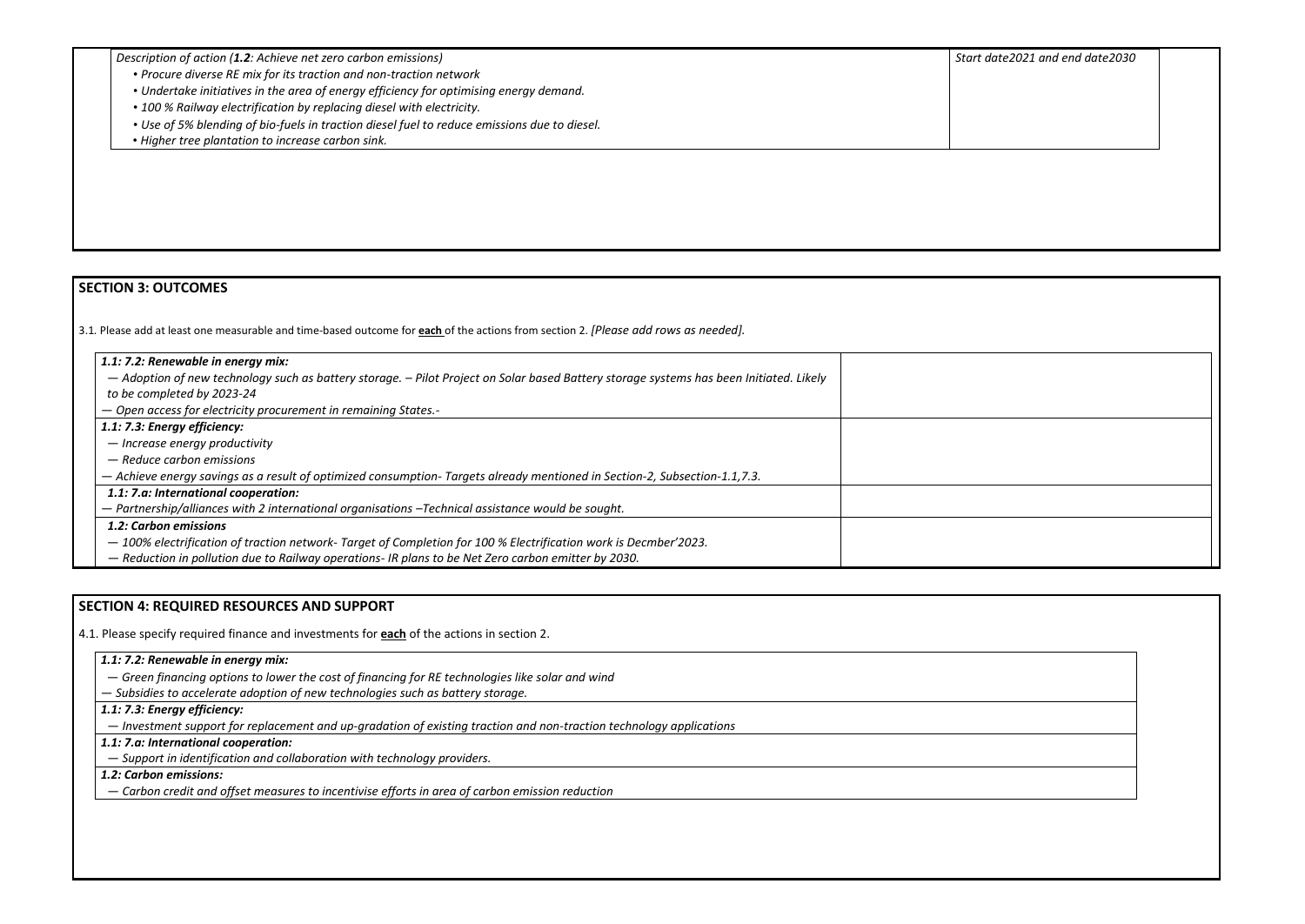4.2. [For countries only] In case support is required for the actions in section 2, please select from below and describe the required support and specify for which action-

*[Examples of support for Member States could include: Access to low-cost affordable debt through strategic de-risking instruments, capacity building in data collection; development of integrated energy plans and energy transition pathways; technical assistance, etc.]- Not applicable for Indian Railways* 

| encryp plans and energy transition pathways, technical assistance, etc. <sub>1</sub> was applicante for maiam namivays |             |
|------------------------------------------------------------------------------------------------------------------------|-------------|
| $\Box$ Financing                                                                                                       | Description |
| $\square$ In-Kind contribution                                                                                         | Description |
| $\Box$ Technical Support                                                                                               | Description |
| $\Box$ Other/Please specify                                                                                            | Description |

### **SECTION 5: IMPACT**

Implementation of the efforts will be across India and will directly and indirectly impact the entire population of India i.e. ~1.4 billion. Direct impact will be on all the users utilizing the services of Indian Railways, primarily the train travelers, and also the employees and staff working across Railway stations, building and establishments. Indirect impact will be on potentially *the entire country population, as reduction in carbon emissions by one of the largest electricity consumers of the country, will significantly improve the air quality and the environmental impact across the nation.*

5.1. Countries planned for implementation including number of people potentially impacted.

5.2. Alignment with the 2030 Agenda for Sustainable Development – Please describe how **each**of the actions from section 2impact advancing the SDGs by 2030. *[up to 500 words, please upload supporting strategy documents as needed]* 

*The actions taken by the Indian Railways will impact the following SDGs:* 

-SDG 8: Promote sustained, inclusive and sustainable economic growth, full and productive employment and decent work for all Through adoption of new technology and up*gradation of existing technology, Indian Railways will achieve higher levels of economic productivity. Increase in renewable energy deployment will also act as a driver for job creation.*  Indian Railways is also contributing to the Prime Minister's vision of 'Make in India' by manufacturing 800 electric locomotives, in a joint venture with Alstom. Adoption of new technology *such as Head-on-generation (HOG) which allows electrical power for catering hotel load of train to be met directly from locomotive power, has led to projected savings of more than INR 3425.1 Crores per year.* 

— *SDG 7: Ensure access to affordable, reliable, sustainable and modern energy for all:* 

*Indian Railways is taking multiple initiatives to deploy clean energy power plants, thereby increasing the share of renewable energy in the overall energy mix. Indian Railways has set a target of achieving net zero carbon emission by 2030 by proliferation of renewable energy in various forms, and to achieve this, Indian Railways has already set up ~124.23 MW solar PV plants (including solar PV rooftop) and 103 MW of wind plants. Additionally, ~2 GW of solar PV plants are under implementation. To diversify its energy portfolio, Railways is also planning to set up its first solar PV power plant coupled with battery energy storage systems (BESS) on vacant Railway land and is also planning to procure power in RTC mode to ensure 24x7 access to power supply.* 

- $-$  SDG 9: Build resilient infrastructure, promote inclusive and sustainable industrialization and foster innovation *Indian Railways plans to electrify railway tracks, develop dedicated freight corridors, and modernize its infrastructure, including stations and lines, which will increase power demand and enable higher resource efficiency. To ensure optimization of land and*  infrastructure, Indian Railways is taking steps to utilize vacant railway land, and land along the railway track, to install solar panels for generating power, thereby fostering innovation.
- *SDG 11: Make cities and human settlements inclusive, safe, resilient and sustainable Indian Railways will ensure access to sustainable transport by using efficient train infrastructure, creation of dedicated freight corridors, and modernization of its railway stations and lines.*
- *SDG 12: Ensure sustainable consumption and production patterns With procurement of solar, wind, etc. Indian Railways manage sustainable and efficient use of natural resources to replace conventional sources of power.*
- *SDG 13: Take urgent action to combat climate change and its impacts*

*With energy efficiency initiatives across its traction and non-traction network, deployment of 20 GW of renewable energy, 100% electrification of traction network, adoption of new energy technologies such as battery storage, Indian Railways will significantly reduce its carbon emissions over the years, thereby achieving its target of Net Zero carbon emissions by 2030.*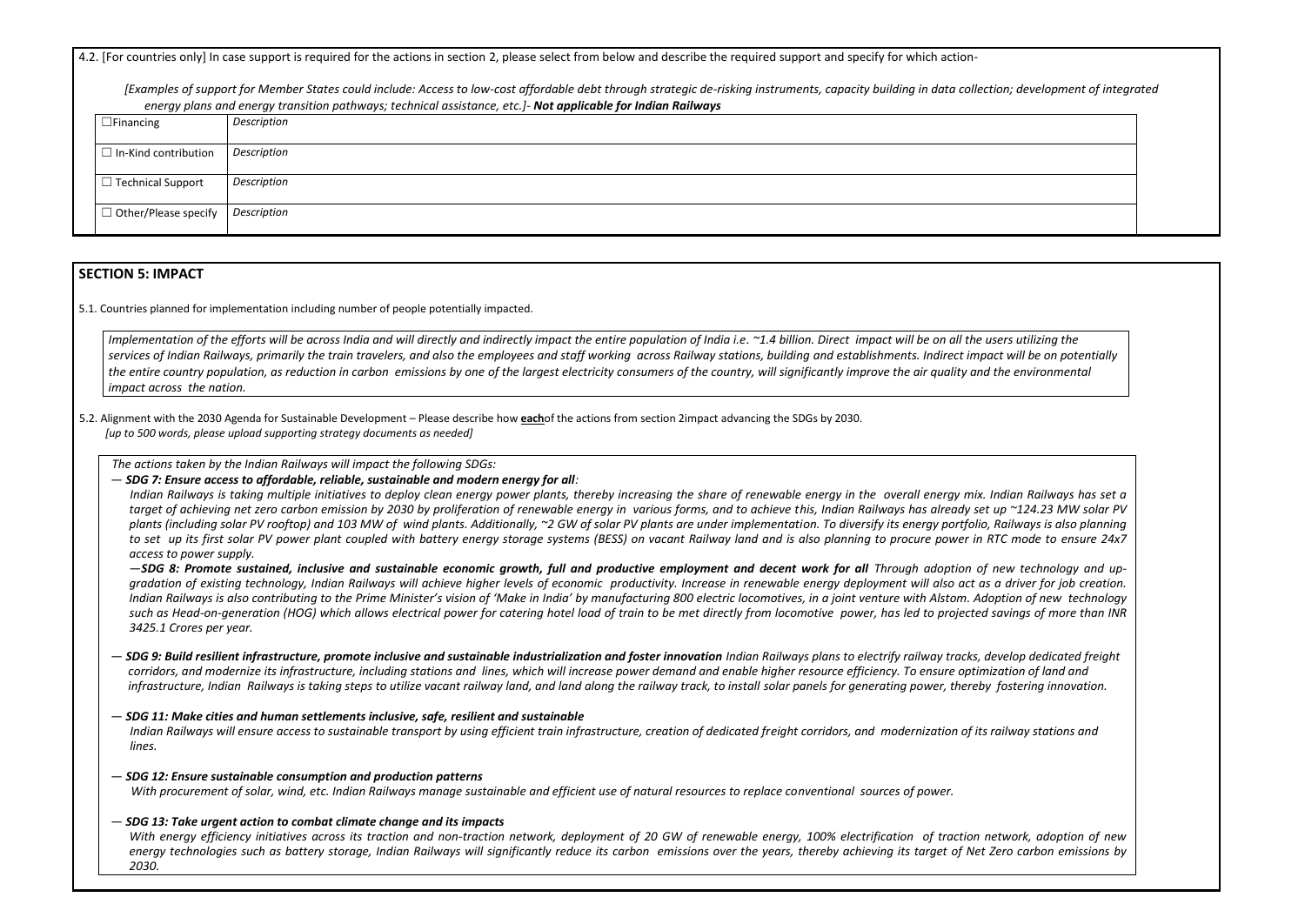5.3. Alignment with Paris Agreement and net-zero by 2050 - Please describe how each of the actions from section 2 align with the Paris Agreement and national NDCs (if applicable) and *[up to 500 words, please upload supporting strategy documents as needed]* 

*India has a population of over 1.3 billion people spread over a vast geography. The transport sector is and will continue to remain a critical enabler of developme grow in a sustained manner for the country to meet its developmental objectives. Indian Railways plays a key role in the economic and social development of the financially viable and environmentally sustainable mode of transport for freight as well as passengers. Indian Railways' initiatives are aligned with both:* 

*1. Paris Agreement: Limit global warming to well below 2, preferably to 1.5 degrees Celsius, compared to pre-industrial levels 2. India's NDCs:* 

In order to contribute towards India's RE and INDC commitments, Indian Railways, the fourth largest railways in the world by network and one of the largest electric country, has decided to achieve Net Zero carbon emissions by 2030 through continuous efforts. This objective will be fulfilled by focusing on energy security, enablin and ensuring greening of supply. The organisation plans to electrify railway tracks, develop dedicated freight corridors, and modernise its stations which will increas *necessitate the need for additional supply from green energy sources such as solar and wind-based power plants.* 

- *Achieve 33-35% reduction in emissions intensity of its GDP from 2005 level*
- *Achieve 40% cumulative installed capacity from non-fossil fuel-based energy resources*

Indian Railways (IR) has about 51,000 hectares of vacant land with the potential of setting up ~20 GW of renewable energy. Indian Railways has installed 103. plants and 6.7 MW of ground-mounted solar PV plants. To utilise the available rooftop space on different stations and service buildings, IR has installed 117.53 2021. Indian Railways is also planning to deploy new technologies like battery storage to diversify its energy portfolio. Additionally, IR will procure Renewable en *where installation of RE plants is challenging.* 

In line with the nation's vision of reducing carbon emission intensity by 33-35% by 2030, Indian Railways has decided to target 100% electrification of broad-gauge *The speed of electrification has vastly been scaled up over the last 5 years to achieve this target.* 

To optimise its energy demand, Indian Railways is taking multiple energy efficiency initiatives across its traction and non-traction network. Along traction network, energy efficient rakes, capacitor banks, creation of smart rail energy grids, replacement of short duration train with EMU/MEMU/ DEMU, track electrification, En on-Generation. Head-on-generation (HOG) allows electrical power for catering hotel load of train to be met directly from locomotive power, and has already led to than INR 3425.1 crores per year. In the non-traction network, Indian Railways will replace all lights with LED lights and higher star rated appliances, deploy oc *management systems, adopt Green Building Design & Green Railway Stations Rating system, and use variable-voltage/ variable-frequency for Lifts/Elevators.* 

• *Enhance the share of the Railways in the overall land-based freight transport from the present 36% to 45% by the year 2030 • Use of 5% blending of bio-fuels in diesel fuel.* 

*Other initiatives that strengthen IR's role in helping India achieve its NDCs are:* 

• *Improve water use efficiency by 20% up to 2030* 

•*Tree Plantation to increase Carbon Sink.*

### **SECTION 6: MONITORING AND REPORTING**

6.1. Please describe how you intend to track the progress of the proposed outcomes in section 3. Please also describe if you intend to use other existing reporting frameworks to track progress on the proposed outcomes.

*Indian Railways publishes the following reports with energy efficiency initiatives taken every year.* 

— *Energy conservation: A way of life* 

— *Environment Sustainability Annual Report*

| support the net-zero emissions by 2050.                                                                            |  |
|--------------------------------------------------------------------------------------------------------------------|--|
| nt and would also have to<br>country by providing safe,                                                            |  |
| city consumers in the<br>ng consumption efficiency<br>se power demand and                                          |  |
| .4 MW wind-based power<br>MW solar capacity till July<br>nergy through open access                                 |  |
| e railway network by FY24.                                                                                         |  |
| Indian Railways will adopt<br>nd-on-Generation to Head-<br>projected savings of more<br>ccupancy sensors, building |  |
| า traction                                                                                                         |  |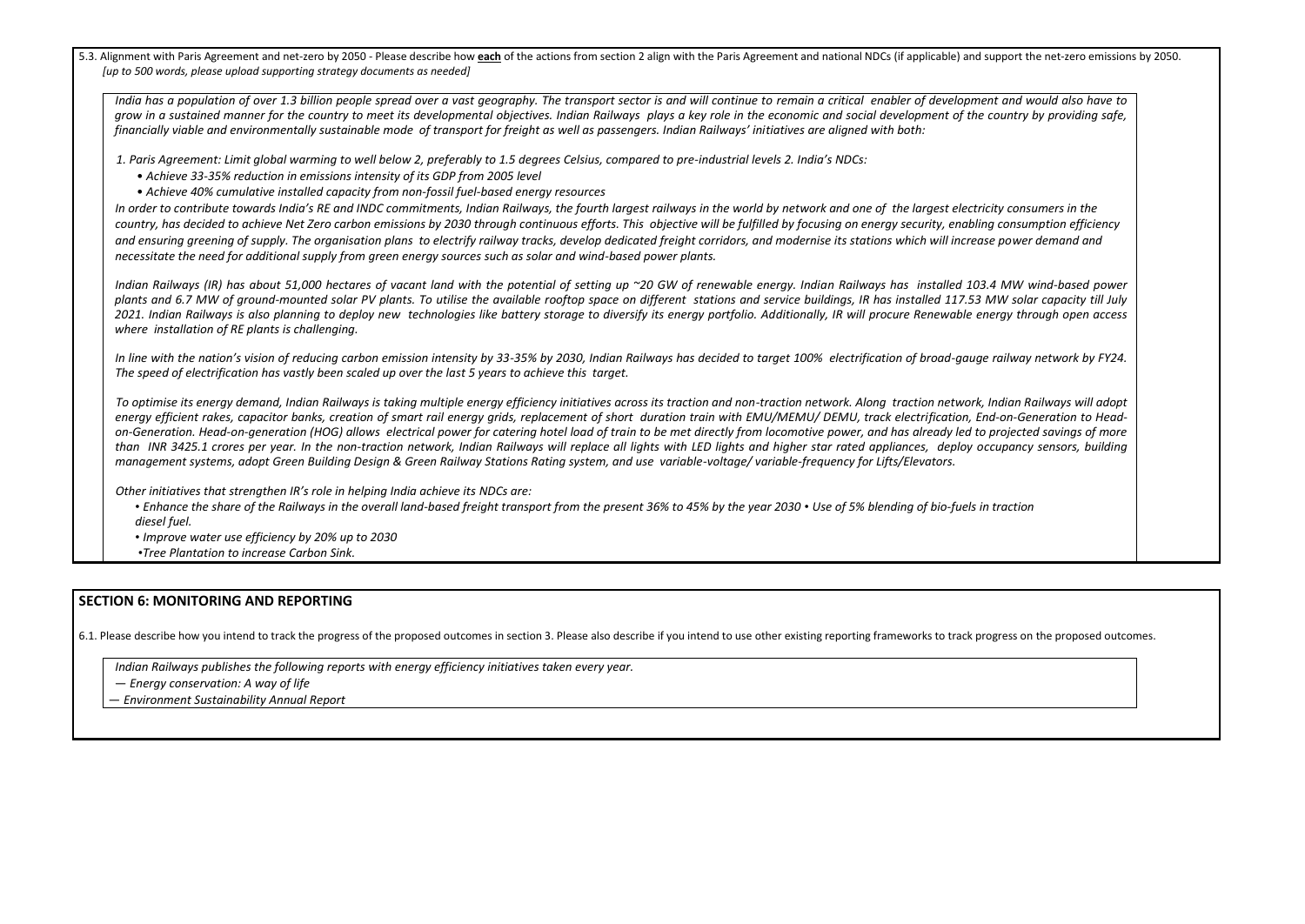| <b>SECTION 7: GUIDING PRINCIPLES CHECKLIST</b>                                                                                                                                                                                                                                    |
|-----------------------------------------------------------------------------------------------------------------------------------------------------------------------------------------------------------------------------------------------------------------------------------|
| Please use the checklist below to validate that the proposed Energy Compact is aligned with the guiding principles.                                                                                                                                                               |
| I.Stepping up ambition and accelerating action - Increase contribution of and accelerate the implementation of the SDG7 targets in support of the 2030 Agenda for Sustainable Development for Paris Agreem                                                                        |
| I. 1.Does the Energy Compact strengthen and/or add a target, commitment, policy, action related to SDG7 and its linkages to the other SDGs that results in a higher cumulative impact compared to existin                                                                         |
| ⊠Yes □No                                                                                                                                                                                                                                                                          |
| I.2. Does the Energy Compact increase the geographical and/or sectoral coverage of SDG7 related efforts? $\boxtimes$ Yes $\Box$ No                                                                                                                                                |
| I.3. Does the Energy Compact consider inclusion of key priority issues towards achieving SDG7 by 2030 and the net-zero emission goal of the Paris Agreement by 2050 - as defied by latest global analysis a<br>outcome of the Technical Working Groups? $\boxtimes$ Yes $\Box$ No |
| II. Alignment with the 2030 agenda on Sustainable Development Goals - Ensure coherence and alignment with SDG implementation plans and strategies by 2030 as well as national development plans and g                                                                             |
| II.1. Has the Energy Compact considered enabling actions of SDG7 to reach the other sustainable development goals by 2030? $\boxtimes$ Yes $\Box$ No                                                                                                                              |
| II.2. Does the Energy Compact align with national, sectoral, and/or sub-national sustainable development strategies/plans, including SDG implementation plans/roadmaps? $\boxtimes$ Yes $\Box$ No                                                                                 |
| II.3. Has the Energy Compact considered a timeframe in line with the Decade of Action? $\boxtimes$ Yes $\Box$ No                                                                                                                                                                  |
| III. Alignment with Paris Agreement and net-zero by 2050 - Ensure coherence and alignment with the Nationally Determined Contributions, long term net zero emission strategies.                                                                                                   |
| III.1. Has the Energy Compact considered a timeframe in line with the net-zero goal of the Paris Agreement by 2050? $\boxtimes$ Yes $\Box$ No                                                                                                                                     |
| III.2. Has the Energy Compact considered energy-related targets and information in the updated/enhanced NDCs? $\boxtimes$ Yes $\Box$ No                                                                                                                                           |
| III.3. Has the Energy Compact considered alignment with reaching the net-zero emissions goal set by many countries by 2050? $\boxtimes$ Yes $\Box$ No                                                                                                                             |
| IV. Leaving no one behind, strengthening inclusion, interlinkages, and synergies - Enabling the achievement of SDGs and just transition by reflecting interlinkages with other SDGs.                                                                                              |
| IV.1. Does the Energy Compact include socio-economic impacts of measures being considered? $\boxtimes$ Yes $\Box$ No                                                                                                                                                              |
| IV.2. Does the Energy Compact identify steps towards an inclusive, just energy transition? $\boxtimes$ Yes $\Box$ No                                                                                                                                                              |
| IV.3. Does the Energy Compact consider measures that address the needs of the most vulnerable groups (e.g. those impacted the most by energy transitions, lack of energy access)? $\boxtimes$ Yes $\square$ No                                                                    |
| V. Feasibility and Robustness - Commitments and measures are technically sound, feasible, and verifiable based a set of objectives with specific performance indicators, baselines, targets and data sources as                                                                   |
| V.1. Is the information included in the Energy Compact based on updated quality data and sectoral assessments, with clear and transparent methodologies related to the proposed measures? $\boxtimes$ Yes $\Box$ No                                                               |
| V.2. Has the Energy Compact considered inclusion of a set of SMART (specific, measurable, achievable, resource-based and time based) objectives? $\boxtimes$ Yes $\Box$ No                                                                                                        |
| V.3. Has the Energy Compact considered issues related to means of implementation to ensure feasibility of measures proposed (e.g. cost and financing strategy, technical assistant needs and partnerships<br>gaps, data and technology)? Ø Yes □No                                |

# **SECTION 8: ENERGY COMPACT GENERAL INFORMATION**

8.1. Title/name of the Energy Compact

*Indian Railways: On track to Net Zero*

8.2. Lead entity name (for joint Energy Compacts please list all parties and include, in parenthesis, its entity type, using entity type from below)

*Indian Railways*

8.3. Lead entity type

**I.** Accord action and accelerate the increase the increase the Increase tendent compared to existing frameworks?

test global analysis and data including the

**Elopment plans and priorities.** 

**and data sources as needed.** 

eds and partnerships, policy and regulatory

| vernmental Organization |  |
|-------------------------|--|